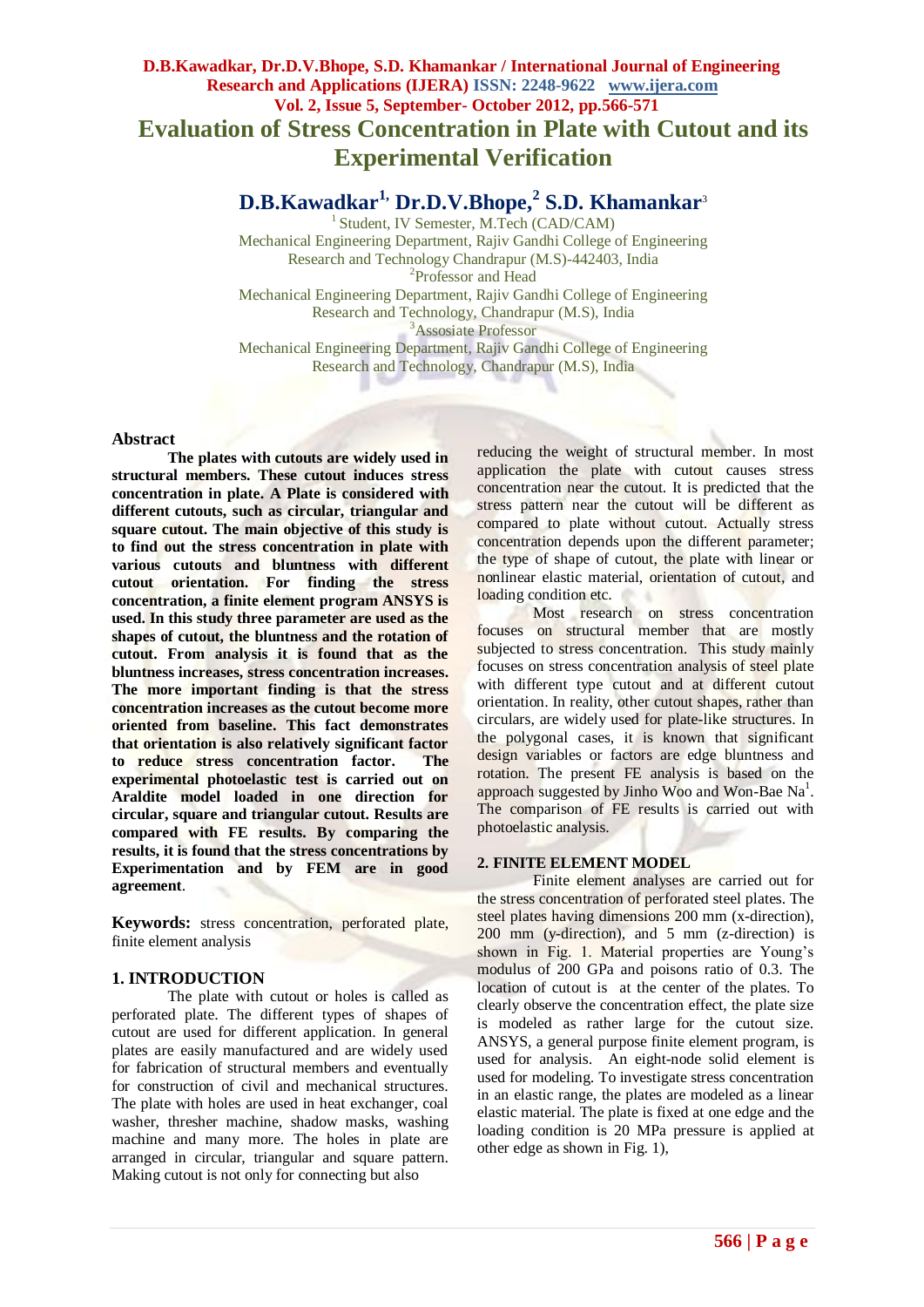

Fig.1 Loading condition ; Axial tensile pressure (all dimensions in mm)

# **3. CUTOUT SHAPES, BLUNTNESS AND ROTATION**

For analysis three cutout shapes – are considered as circular, square, and regular triangular. For the square and triangular cutouts the concept of inscribing circular is used, as shown in Figs. 2 and 3, to compare with the corresponding circular cutout. In the figures, the solid lined circle are the inscribing circle in the polygons.

The radius of the circular cutout is 10 mm. In general, to reduce the stress concentration at the edges of cutouts, the edges are rounded. In the study, rather than 'roundness', the term 'bluntness' is used as a physical terminology to effectively describe stress concentration. As shown in Fig. 4, a term 'radius ratio' is defined as the ratio of the edge radius (*r*) to the inscribing circular radius (*R*). Accordingly, bluntness is a counter measure to the radius ratio (*r/R*), because bluntness decreases as the radius ratio increases. For an extreme example, a circular cutout has a unit radius ratio but it has zero bluntness. In other words, the degree of bluntness decreases as *r/R*  increases. Here, the term 'bluntness' is used to describe that the edges of polygons are blunt. For analysis consider a total of six different degrees of bluntness, including 0.1, 0.3, 0.5, 0.7, 0.9, and 1.0 for the polygon cutouts are considered. Figs. 2 and 3 only show three of the six cases for the square and triangular cutouts as an illustration.





Fig.4.Radius ratio (r/R) defined by edge radius (r) and inscribing circular radius (R)



#### **4. RESULTS**

By considering the design variables or factors like cutout shapes, the degree of bluntness, and cutout rotations, the stress concentration pattern, the maximum von-Misses stress, and the stress concentration factor are evaluated. These results are presented in the forthcoming sections.

#### **4.1 ANALYSIS WITH RESPECT TO CUTOUT SHAPES AND BLUNTNESS**

As mentioned previously, there are three different cutout shapes as circular, square and triangular. In addition, for considering bluntness (a counter measure of *r/R*), a total of six radius ratios are considered as  $r/R = 0.1$ , 0.3, 0.5, 0.7, 0.9, and 1.0, respectively. This section discusses the variation of stress concentration with respect to the cutout shapes and bluntness. All of the other factors remain the same.

> Table 1: Maximum von-Misses stress and stress Concentration factor with respect to bluntness.

|     | Triangular cutout |            | Square cutout |            |
|-----|-------------------|------------|---------------|------------|
| r/R | MPa               | <b>SCF</b> | <b>MPa</b>    | <b>SCF</b> |
| 0.1 | 130.27            | 6.57       | 95.67         | 4.7835     |
| 0.3 | 103.419           | 5.17       | 70.12         | 3.506      |
| 0.5 | 89.246            | 4.46       | 62.32         | 3.116      |
| 0.7 | 75.85             | 3.77       | 58.8          | 2.94       |
| 0.9 | 69.407            | 3.47       | 58.15         | 2.9075     |
|     | 62.266            | 3.12       | 62.1          | 3.105      |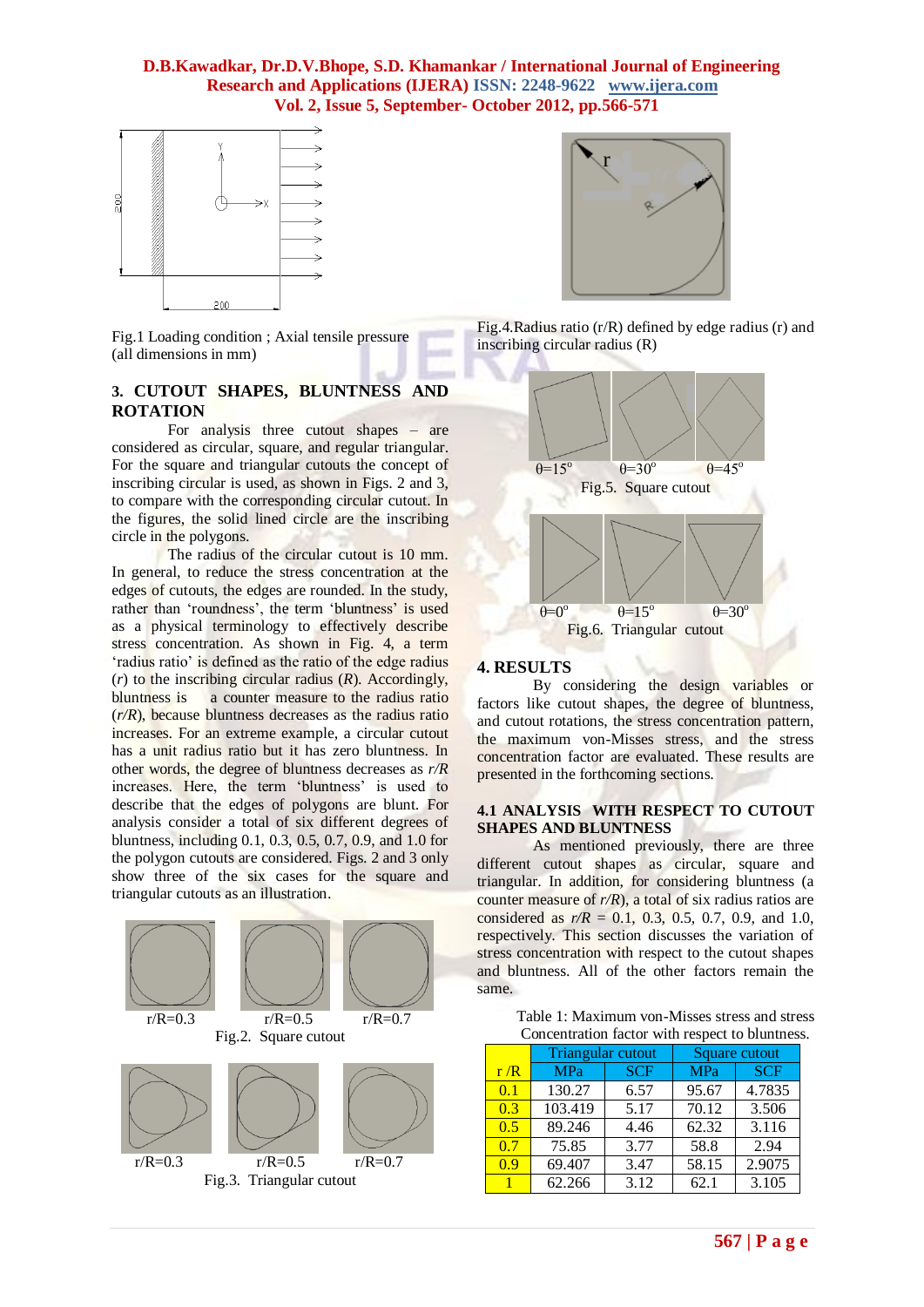

 In the case of the circular cutout, the maximum stress is 62.26 MPa and the stress concentration factor is 3.12.

In the case of the square cutouts, It is interesting to note that: (1) the stresses for  $r/R = 0.7$ and 0.9 are smaller than that of  $r/R = 1.0$  which is the circular cutout case, and (2) the maximum stress (95.67 MPa) occurs in the case of  $r/R = 0.1$ 

 In the case of the triangular cutouts, the results are quite consistent because: (1) all the stresses exceed that of the circular cutout case, and (2) unlike the square cases, starting from the maximum stress (130.27 MPa) the stresses decrease as the degrees of radius ratio increases. In other words, the stresses increase as the degree of bluntness increases.



Fig 8. Von-misses Stress contour for plate with triangular cutout ( $r/R = 0.1$ )



Fig.9.Von- Misses Stress contour for plate with square cutout ( $r/R = 0.1$ )

To visualize the stress patterns, two Von-Misses stress contours are shown in Figs. 8 and 9. Fig. 8 shows the Von misses stress contour in the case of the triangular cutout with  $r/R = 0.1$ . Fig. 9 shows the von-misses stress contour in the case of the square cutout with  $r/R = 0.1$ .

It is interesting to note that stress concentration occurs in the broad range of the top and bottom sides in the case of the square cutout while stress concentration occurs in the narrow range of the top and bottom edges in the case of the triangular cutout. From the observation, it is conclude that the bluntness effect on the stress concentration patterns is also dependent on cutout shapes. However, in general, as bluntness increases, stress concentration increases.

### **4.2 ANALYSIS WITH RESPECT TO ROTATION OF CUTOUTS**

This section discusses the stress analysis results by considering the rotation of the cutouts. In the cases of the triangular cutout, three rotation angles are considered, 0°, 15°, and 30°,while four angles,0°, 15°, 30° and 45° are considered in the case of square the cutout.

Table 2 shows the maximum von-Misses stresses and stress concentration factors for the steel plates with triangular cutouts, which have the three rotations. For all of the cases, the stresses increase as the rotation angles increase, as clearly shown in Fig. 10. With both effects of the rotation angle and bluntness, the maximum stress (174.29 MPa) occurs in the case of the bluntness of  $r/R = 0.1$  (maximum) bluntness) and the rotation of 30° (maximum rotation) shown in fig.12

Table 3 shows the maximum von-Misses stresses and stress concentration factors for the steel plates with square cutouts, which have the four rotations. From the results, it is observed that large differences occur in the maximum stresses, depending on the rotation angle. However, for all of the cases consistently, the stresses increase as the rotation angles increases. By combining the rotation effect with the bluntness effect, the maximum stress (181.74) MPa) occurs in the case of the  $r/R = 0.1$  (maximum) bluntness) and the rotation of 45° (maximum rotation). In addition, it is observed that with the exception of the zero rotation case, all the cases show that the maximum stress increases as the bluntness increases, as shown in Fig. 11

Fig. 13 shows the stress contour in the case of the square cutout with  $r/R = 0.1$  and rotation 45°, which gives the maximum stress. This figure represents different patterns from that of Fig 9 showing the case of 0°. The maximum stress concentration occurs in the top and bottom edges. Fig. 12 shows the stress contour in the case of the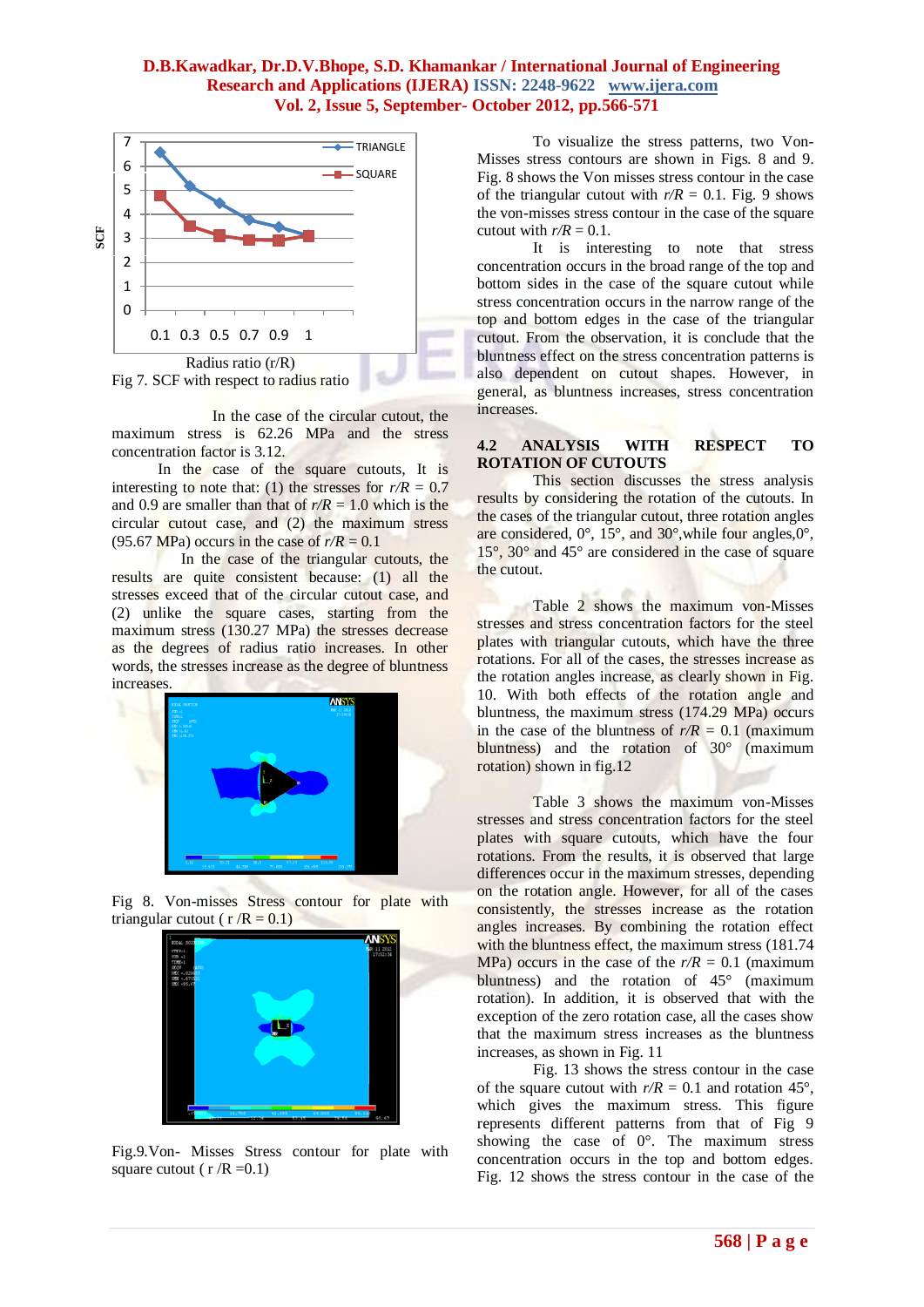# **569 | P a g e**

# **D.B.Kawadkar, Dr.D.V.Bhope, S.D. Khamankar / International Journal of Engineering Research and Applications (IJERA) ISSN: 2248-9622 www.ijera.com Vol. 2, Issue 5, September- October 2012, pp.566-571**

**SCF**

triangular cutout with  $r/R = 0.1$  and rotation 30°, which also gives the maximum stress. The maximum stress concentration occurs in the top edge.

Table 2: Maximum Von Misses stress and Stress concentration factor of triangular cutouts with

| rotation angle. |             |                 |                     |                       |
|-----------------|-------------|-----------------|---------------------|-----------------------|
| r/R             | Ω0<br>(MPa) | $15^0$<br>(MPa) | $30^\circ$<br>(MPa) | $45^{\circ}$<br>(MPa) |
| 0.1             | 130.27      | 169.56          | 174.29              |                       |
| 0.3             | 103.419     | 117.37          | 114.14              |                       |
| 0.5             | 89.246      | 80.87           | 85.37               | N/A                   |
| 0.7             | 75.85       | 77.59           | 77.87               |                       |
| 0.9             | 69.407      | 66.18           | 66                  |                       |
|                 | 62.266      | 62.4            | 62.4                |                       |

| r/R | (SCF) | $15^{\circ}$<br>(SCF) | $30^{\circ}$<br>(SCF) | $45^{\circ}$<br>(SCF) |
|-----|-------|-----------------------|-----------------------|-----------------------|
| 0.1 | 6.51  | 8.478                 | 8.7145                |                       |
| 0.3 | 5.17  | 5.8685                | 5.707                 |                       |
| 0.5 | 4.46  | 4.0435                | 4.2685                | N/A                   |
| 0.7 | 3.77  | 3.8795                | 3.8935                |                       |
| 0.9 | 3.47  | 3.309                 | 3.3                   |                       |
|     | 3.12  | 3.12                  | 3.12                  |                       |
|     |       |                       |                       |                       |



#### Radius ratio (r/R)

Fig.10. SCF with respect to rotation for triangular cutout

Table 3.Maximum Von Misses stress and Stress concentration factor for square cutouts with rotation angle

| r/R | $\mathbf{v}_0$<br>(MPa) | $15^{0}$<br>(MPa) | $30^0$<br>(MPa) | $45^0$<br>(MPa) |
|-----|-------------------------|-------------------|-----------------|-----------------|
| 0.1 | 95.67                   | 135.17            | 171.42          | 181.74          |
| 0.3 | 70.12                   | 93.33             | 105.25          | 108.31          |
| 0.5 | 62.32                   | 72.62             | 81.32           | 84.09           |
| 0.7 | 58.8                    | 68.87             | 73.51           | 74.12           |
| 0.9 | 58.15                   | 63.21             | 64.82           | 65.18           |
|     | 62.1                    | 61.79             | 61.79           | 62.42           |

| r/R | $\mathbf{P}$ | $15^0$ | $30^0$ | $45^\circ$ |
|-----|--------------|--------|--------|------------|
|     | (SCF)        | (SCF)  | (SCF)  | (SCF)      |
| 0.1 | 4.7835       | 6.7585 | 8.571  | 9.087      |
| 0.3 | 3.506        | 4.6665 | 5.2625 | 5.4155     |
| 0.5 | 3.116        | 3.631  | 4.066  | 4.2045     |
| 0.7 | 2.94         | 3.4435 | 3.6755 | 3.706      |
| 0.9 | 2.9075       | 3.1605 | 3.241  | 3.259      |
|     | 3.105        | 3.0895 | 3.0895 | 3.121      |



Radius ratio (r/R)



From the results (Figs. 8, 9,12, and 13), in the case of the square cutout, it is more advantageous to orient two sides of the square cutout to be perpendicular to the applied load because this reduces the maximum stress. For example, in the case of square cutouts with  $r/R = 0.1$ , the maximum stress decreases from 181.74. ( $\theta$  = 45°) to 95.67 MPa ( $\theta$  = 0°), which is a 86.07 MPa or 190% decrease. Similarly, in the case of the triangular cutout, it is also preferable to orient one side of the triangular cutout to be perpendicular to the applied load because of stress reduction. For example, in the case of triangular cutouts with  $r/R = 0.1$ , the maximum stress decreases from 174.29 ( $\theta$  =30°) to 130.27 MPa ( $\theta$  = 0°), which is a 44.02 MPa or 133% decrease. Accordingly, at the design stage, determining the direction of a major tensile load is required. By aligning these polygon cutouts as observed here, it can then reduce stress concentration.

**SCF**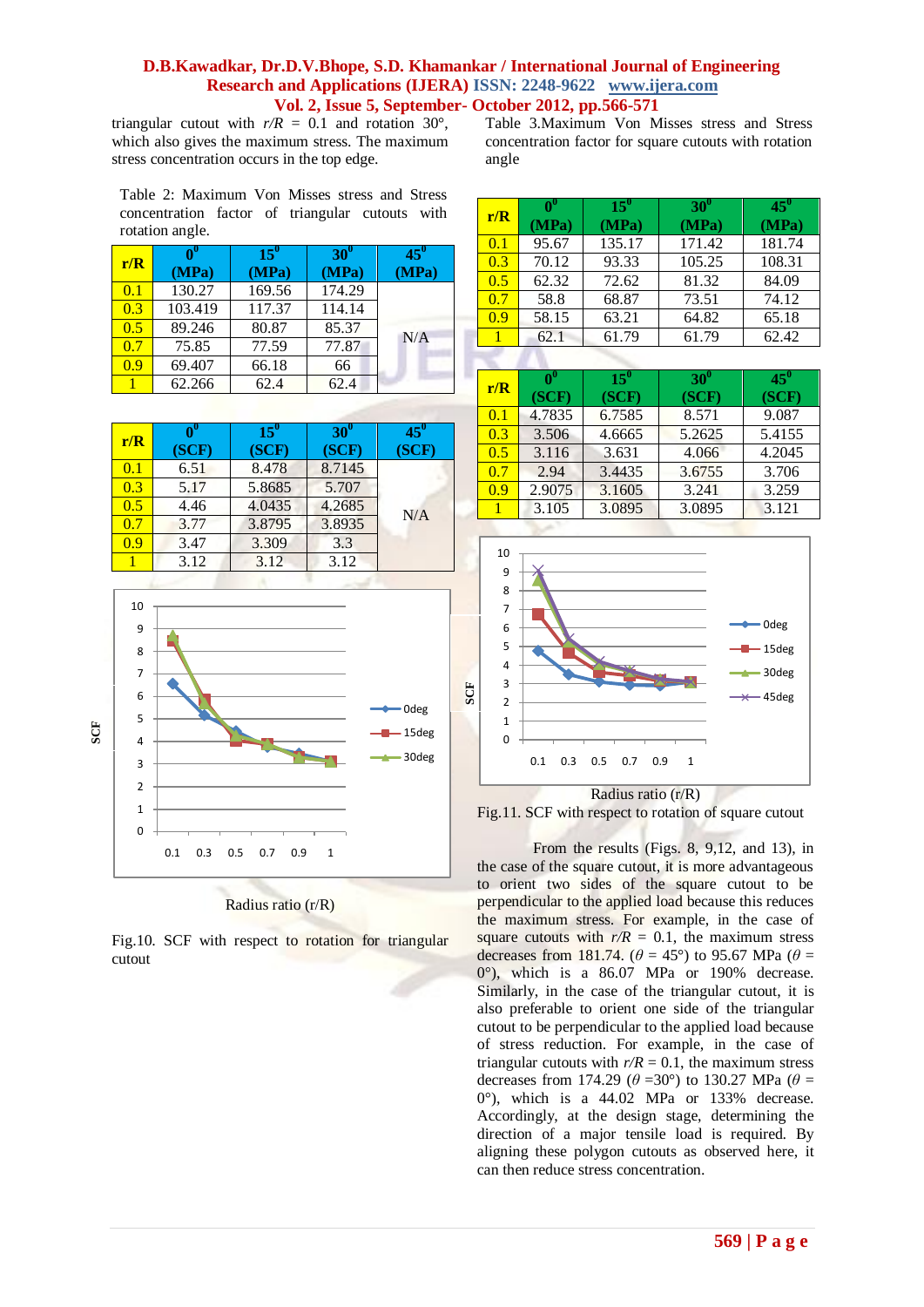.

From the results it is also observed that the stress concentration decreases as the bluntness of the cutouts decreases. For example, in the case of square cutouts with 45° rotation, the maximum stress decreases from 181.74 ( $r/R = 0.1$ ) to 65.18 MPa ( $r/R$ )  $= 0.9$ ), which is a 116.56 MPa or 278.82% decrease. Similarly, in the case of triangular cutouts with 30° rotation, the maximum stress decreases from 174.29  $(r/R = 0.1)$  to 66.00 MPa  $(r/R = 0.9)$  with 108.29 MPa or 264% decrease.



Fig.12. Stress contour for triangular cutout  $(r/R = 0.1$ ,  $\theta = 30^\circ$ )



Fig.13. Stress contour for square cutout  $(r/R = 0.1,$  $\theta = 45^\circ$ 

 To minimize the stress concentration of the steel plates with polygon cutouts, the cutouts should have smooth edges and proper rotations. In other words, by controlling the smoothness (or bluntness) and rotation, we can minimize the stress concentration of the perforated steel plates. Among bluntness and rotation, controlling bluntness is analytically preferable to minimize the stress concentration. It is seen that the FE results obtained are in good agreement with the results reported by Jinho Woo and  $W$ on-Bae Na<sup>1</sup>.with few deviations.

# **5 EXPERIMENTAL VERIFICATION OF STRESSES USING PHOTOELASTICITY**

To study the stress distribution in a plate with cutout a Photoelastic test is done on Araldite model uniformly loaded in one direction. The models are prepared with dimensions 140 mm in x direction and 50 mm in y direction and 6 mm thick. For photoelastic test three cutout shapes are considered i.e. circular, square and triangular without bluntness. For square and triangular cutout inscribing circle is

used. The radius of circular cutout is 9 mm. The location of cutout is at the centre of plate. The plate is fixed at one edge and the loading condition 2 MPa is applied at other edge.

#### **5.1 CASTING PROCEDURE FOR PREAPARATION OF SHEET**

Araldite AY-103 along with hardener HY-951 is used for casting the sheets. For every 100 cc of araldite 10.5 cc of hardener is mixed. The resin is heated in oven up to 50° C to 80°C for about one hours to remove all air bubbles and moisture. Then it is cooled down slowly to the room temp. The hardener is added slowly by stirring the mixture continuously. The mixture should be stirred in one direction for ten minutes till it is transparent, clear and homogeneous.

The mould is completely filled by the mixture, i.e. up to the top surface. The mould is kept at this position for proper curing at room temperature. For easy removal of the sheet from the mould, the curing time of sixteen to eighteen hours is sufficient. After curing time the sheet is removed from the mould carefully. The sheet in this stage is slightly plastic. So it is kept on the perfect flat transparent glass for further curing. The total curing time is about one week.

### **5.2 PREPARATION OF PHOTOELASTIC MODEL WITH CUTOUT AND CALIBRATION DISC**

The drawing of plate is prepared on AUTOCAD to the actual size of plate with circular, triangular and square cutout. Then the drawing is pasted on the Photoelastic sheet and it is cut by using model cutter, providing 2 to 3 mm allowance. Finally model is finished to the required size by filing and using fine emery paper. The required holes are drilled in the model for proper mounting in the loading fixture. The model of plate with circular, triangular and square cutout is used for analysis.

To prepare circular disc of 6.5 cm. diameter, The Photoelastic sheet is cut and fixed between two cylindrical wooden pieces by giving the rubber packing for proper grip. One wooden piece is fixed in the chuck and other is supported by tail stock and dead center of the lathe. The machining is done at high speed and low feed, with low depth of cut. Coolant is added continuously to avoid the stress locking.

#### **5.3 DETERMINATION OF FRACTIONAL FRINGE ORDER**

To determine the accurate fringe order, first the lower order fringe is passed through point of interest by rotating analyser in clockwise direction and analyser reading is noted down. The actual fringe order is calculated by adding analyser reading to lower order fringe. Then higher order fringe is passed through point of interest by rotating analyser in anticlockwise direction and analyser reading is noted down. The actual fringe order is determined by subtracting analyser reading from higher order fringe.